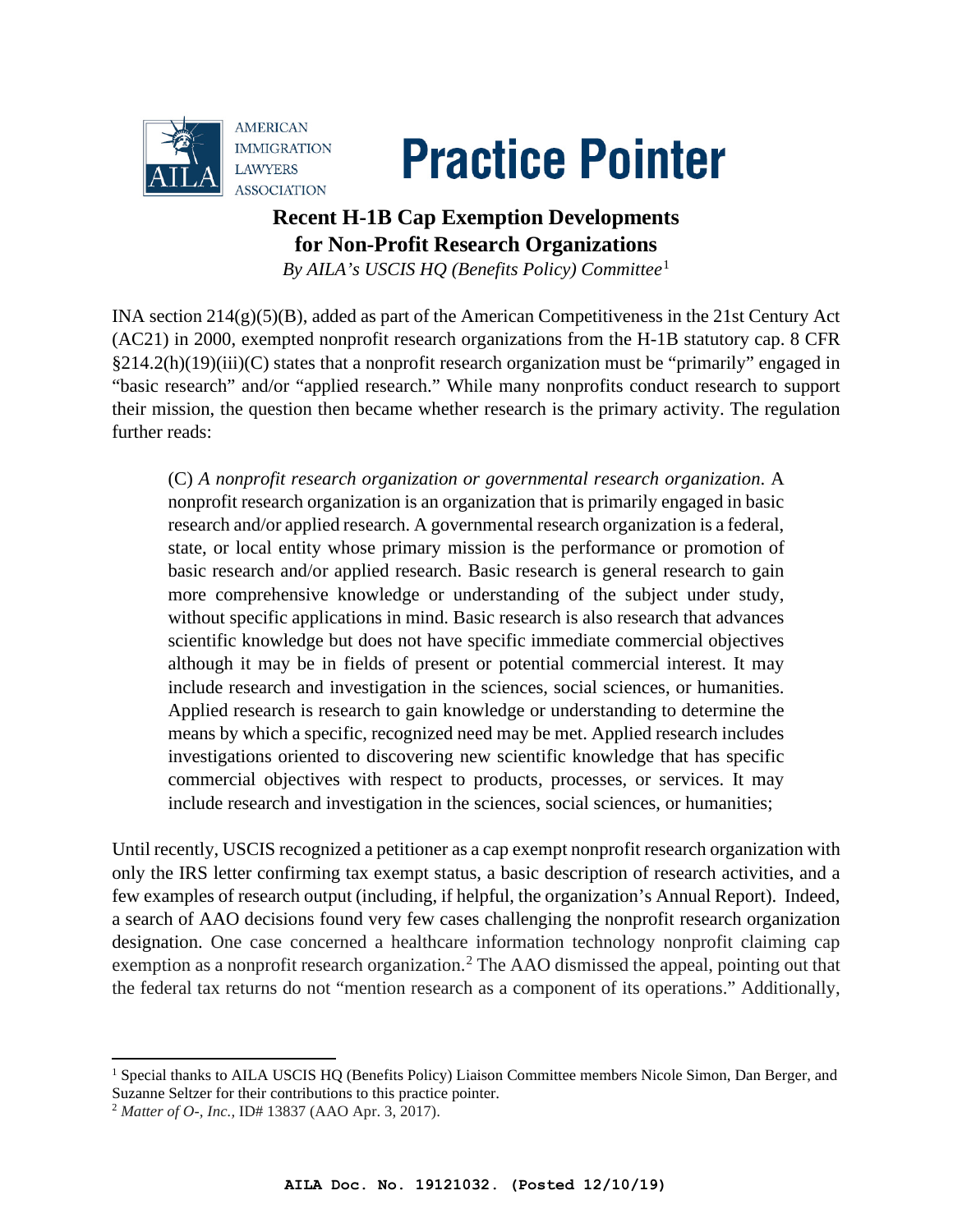the AAO stated that because only 27 out of 300 employees were "research staff," the nonprofit was not "primarily engaged" in research.

However, as with many things, the tides appear to be turning. Starting in 2018, members have reported an increase in scrutiny of a petitioner's nonprofit research organization cap exemption. Given that USCIS no longer accords deference to prior adjudications, $3$  both initial filings and extensions of stay with the same petitioner are receiving RFEs and denials based on failure to establish eligibility for the cap exemption. Based on a review of recent Requests for Evidence, denials, and the aforementioned AAO case, the following are recommendations for initially assessing a petitioner's cap exemption eligibility:

- the nonprofit's most recently filed federal 990 tax return to see if the word "research" is listed as part of the organization's mission on page 2,
- the articles of incorporation to be sure research is discussed as an activity, and
- the website and/or annual report for discussion of research activities.

If research is not mentioned in those documents, the petitioner may wish to update the documents to accurately reflect the organization's primary research activity. In addition, such documentation is important evidence to include with the I-129 petition, both with the initial filing and with any subsequent petition for extension of stay. Practitioners may also want to include other documentation of research activities, such as published research articles, research grants, or, for applied research, discussion or reference to internal reports.

We also note that for corporate or employment reasons, some nonprofits research organizations are part of a larger nonprofit, and do not have a separate federal employer identification number (FEIN). These types of arrangements are increasingly common, where the research arm will have a separate payroll, human resource function, tax filings, and sometimes operate in a different state. USCIS has challenged the cap exemption of the research arm based on the FEIN. However, it may be that given the corporate relationship, the research arm will not qualify for the exemption.<sup>[4](#page-1-1)</sup>

The majority of RFEs questioning eligibility for the nonprofit research organization exemption will include the following non-exhaustive list of documents:

• Documentation from the IRS that demonstrates that the petitioner has been approved as a tax-exempt organization for research or educational purposes by the Internal Revenue Service.

<span id="page-1-0"></span><sup>3</sup> *See* [https://www.uscis.gov/sites/default/files/USCIS/Laws/Memoranda/2017/2017-10-23Rescission-of-Deference-](https://www.uscis.gov/sites/default/files/USCIS/Laws/Memoranda/2017/2017-10-23Rescission-of-Deference-PM6020151.pdf)[PM6020151.pdf](https://www.uscis.gov/sites/default/files/USCIS/Laws/Memoranda/2017/2017-10-23Rescission-of-Deference-PM6020151.pdf)

<span id="page-1-1"></span><sup>4</sup> These RFEs are relatively new, and we do not yet know what type of evidence might work to establish the subsidiary as a cap exempt employer. Where there are no alternative cap exemption options, some practitioners now are consulting with experts in nonprofit law to provide a legal argument that the two organizations are distinct despite sharing a tax ID number. The Committee will update this Practice Advisory as we see the results of these cases.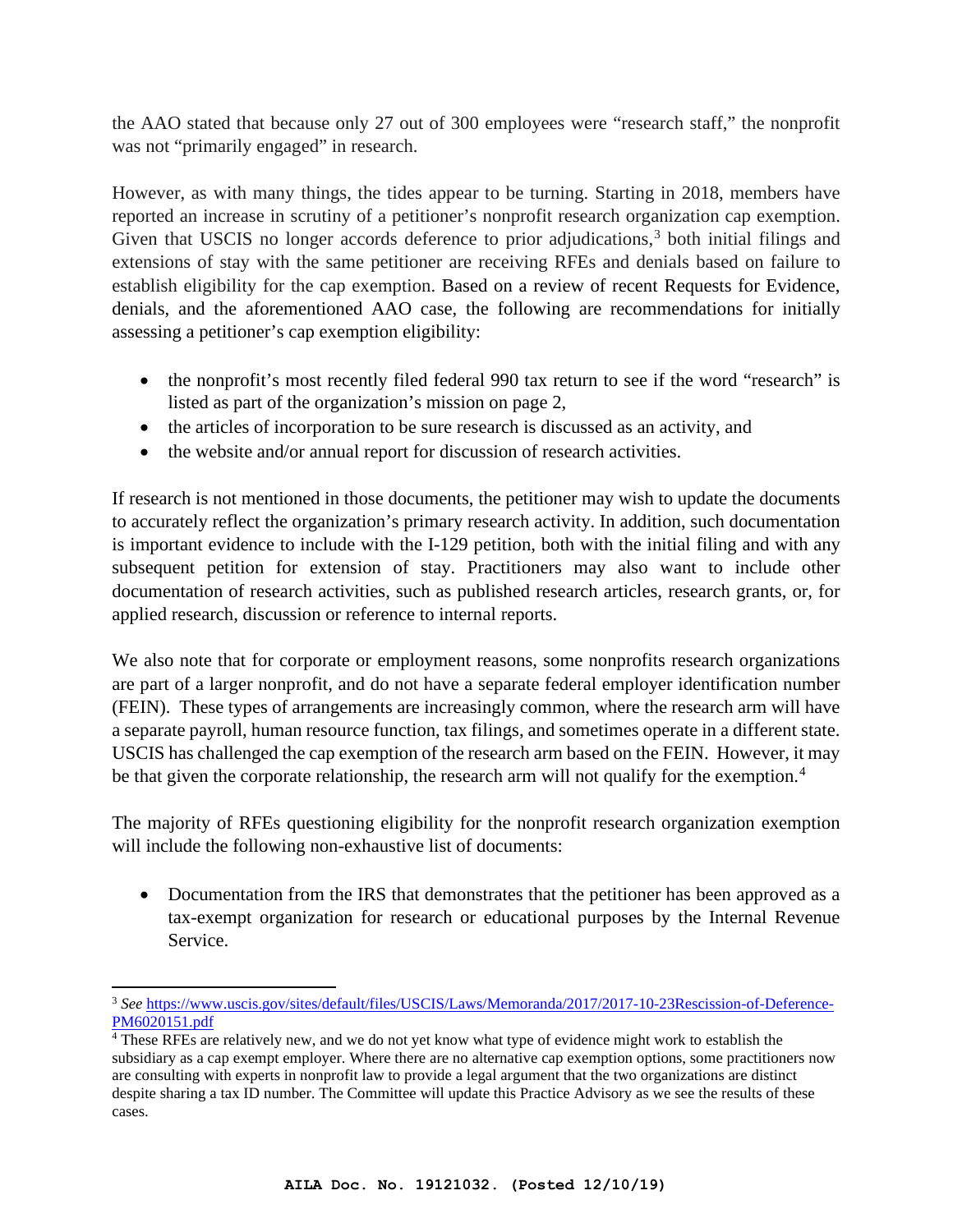- Copies of the most recent IRS determination letters regarding the petitioner's tax-exempt status.
- Copies of the petitioner's Form 1023, Application for Recognition of Exemption Under Section 50 l(c)(3) of the Internal Revenue Code, or Form I 024, Application for Recognition of Exemption Under Section 50l(a), or similar applications and supporting documents that the petitioner had submitted to the IRS.
- Copies of the petitioner's organizational documents including but not limited to charters, articles of incorporation, articles of organization, bylaws, or similar documentation that was submitted to the IRS to obtain tax exempt status.
- Complete copies of the petitioner's most recent Form 990, Return of Organization Exempt from Income Tax, including all required schedules and statements that identify the primary exempt purpose.
- Copies of annual reports or similar documentation that describe the petitioner's activities, incomes, expenses, number of workers, and types of workers.
- The petitioner's most recent financial statements to include breakdown of incomes and expenses.
- Documentation that establishes the petitioner's research activities, such as books, articles, brochures, research papers, and other literature describing the purpose and nature of the petitioner's research activities.
- Work products from research projects, such as published research papers in journals, magazines, newspapers, and websites.
- Evidence that the petitioner received research grants from governmental, educational, or other for-profit or nonprofit grantors.
- Photographs of research.
- Written testimonials attesting to the research that the petitioner conducted. The testimonials should include the writer's name, address, and qualifications.
- Any evidence that shows that the organization is a tax exempt organization under IRC section  $50l(c)(3)$ ,  $(c)(4)$ , or  $(c)(6)$ ; approved as a tax exempt organization for research or educational purposes by the IRS; and primarily engages in basic and/or applied research.

Although not explicitly referenced in the above list of suggested documents, the USCIS is now referencing the IRS National Taxonomy of Exempt Entities (NTEE) Code as a simplistic yet erroneous criteria of determining whether an organization's primary purpose is research. The NTEE is used by the IRS and the National Center for Charitable Statistics (NCCS) to classify nonprofit organizations. The NTEE Code is a three- or four-character code that attempts to characterize the organization in terms of its primary exempt activity. The IRS began issuing new exempt organizations an NTEE code as part of the determination process in 1995. According to the IRS, the determination specialist assigns an NTEE code to each organization exempt under IRC §501(a) as part of the process of closing a case when the organization is recognized as taxexempt. The many variables involved in applying the codes, including the fact that organizations